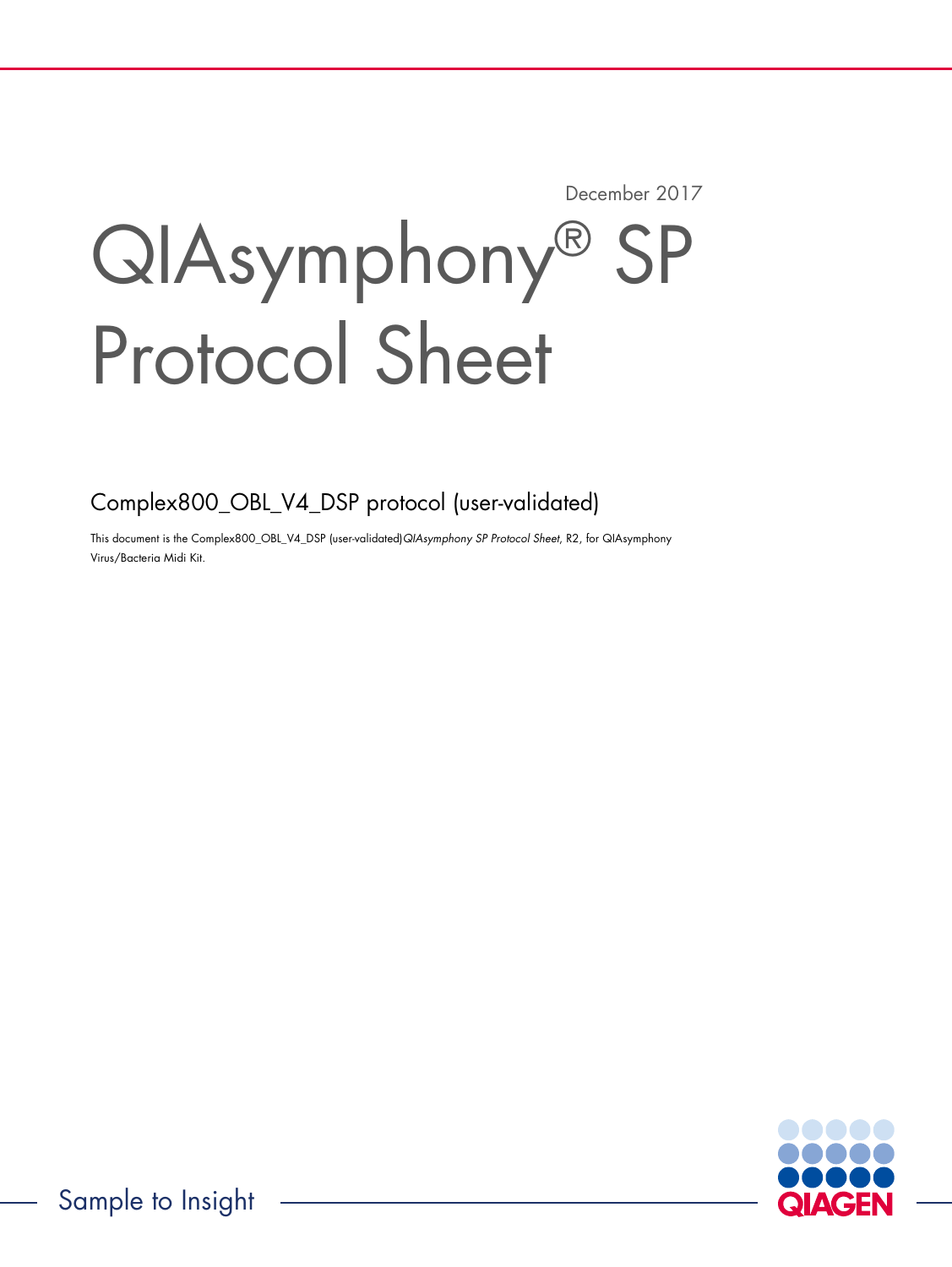# General information

The QIAsymphony Virus/Bacteria Kits are intended for molecular biology applications. This product is not intended for the diagnosis, prevention, or treatment of a disease.

Note: It is the user's responsibility to validate performance using this combination for any procedures used in their laboratory.

| Kit                              | QIAsymphony Virus/Bacteria Midi Kit |
|----------------------------------|-------------------------------------|
| Sample material                  | Respiratory and urogenital samples  |
| Protocol name                    | Complex800 OBL V4 DSP               |
| Default Assay Control Set        | ACS_Complex800_OBL_V4_DSP           |
| Editable                         | Eluate volume: 60 µl, 85 µl, 110 µl |
| <b>Required software version</b> | Version 4.0 or higher               |

# "Sample" drawer

| Sample type            | Respiratory samples (BAL, dried swabs, transport media, aspirates, sputum) and urogenital<br>samples (urine, transport media) |
|------------------------|-------------------------------------------------------------------------------------------------------------------------------|
| Sample volume          | Depends on type of sample tube used; for more information see<br>www.qiagen.com/products/qiasymphonyvirus/bacteriakits        |
| Primary sample tubes   | See www.qiagen.com/products/qiasymphonyvirus/bacteriakits for more information                                                |
| Secondary sample tubes | See www.qiagen.com/products/qiasymphonyvirus/bacteriakits for more information                                                |
| Inserts                | Depends on type of sample tube used; for more information see<br>www.qiagen.com/products/qiasymphonyvirus/bacteriakits        |
| Other                  | Carrier RNA-Buffer AVE mix required; use of internal control is optional                                                      |

# "Reagents and Consumables" drawer

| Position A1 and/or A2 | Reagent cartridge (RC)                       |
|-----------------------|----------------------------------------------|
| <b>Position B1</b>    | n/a                                          |
| Tip rack holder 1-17  | Disposable filter-tips, 200 µl               |
| Tip rack holder 1-17  | Disposable filter-tips, 1500 µl              |
| Unit box holder 1-4   | Unit boxes containing sample prep cartridges |
| Unit box holder 1-4   | Unit boxes containing 8-Rod Covers           |

 $n/a$  = not applicable.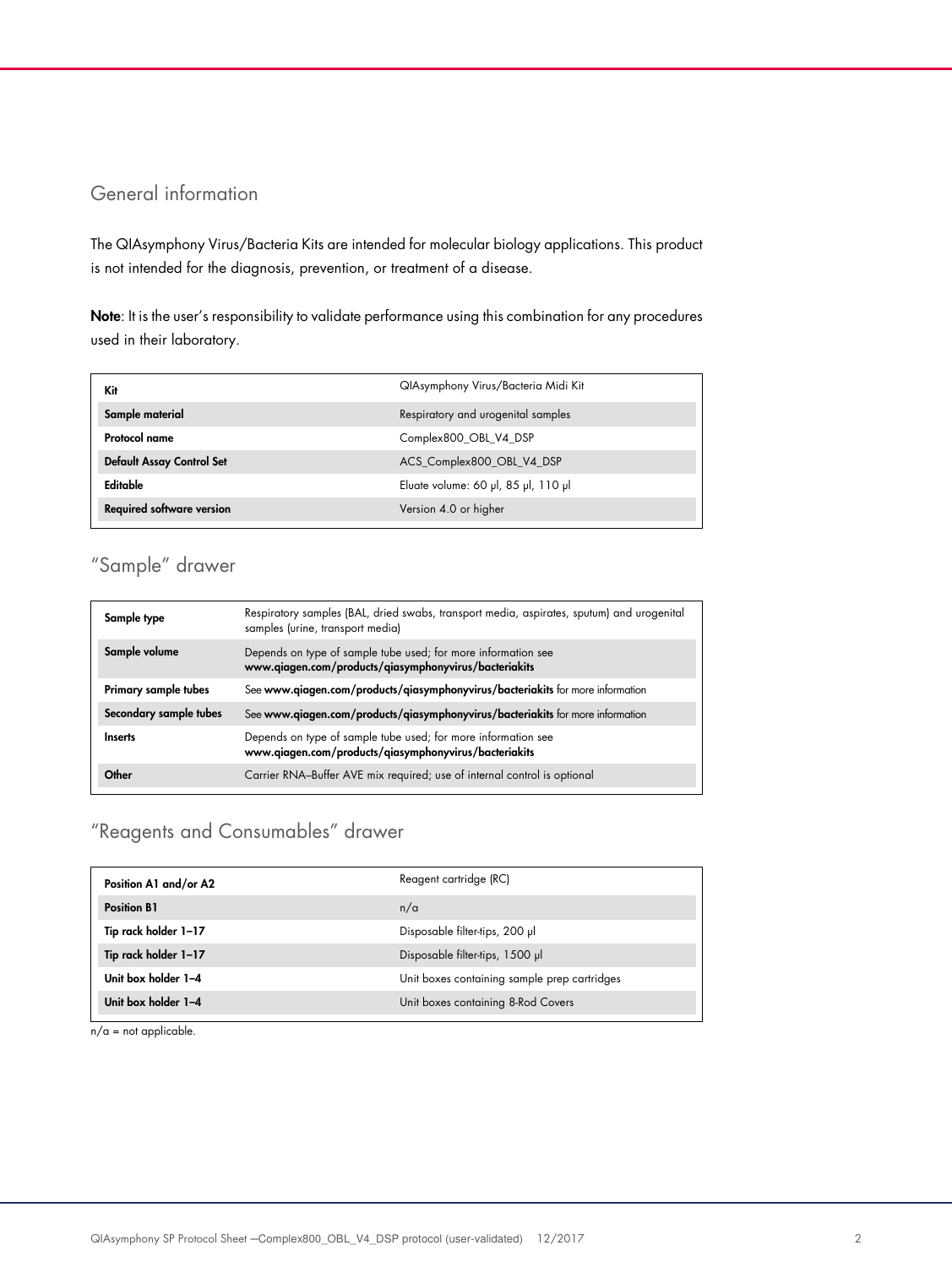# "Waste" drawer

| Unit box holder 1-4        | Empty unit boxes    |
|----------------------------|---------------------|
| Waste bag holder           | Waste bag           |
| Liquid waste bottle holder | Liquid waste bottle |

## Eluate" drawer

| <b>Elution rack (we recommend using slot 1, cooling position)</b> See | www.qiagen.com/products/qiasymphonyvirus/bacteriakits<br>for more information |
|-----------------------------------------------------------------------|-------------------------------------------------------------------------------|
|                                                                       |                                                                               |

# Required plasticware

|                                                    | One batch,<br>24 samples* | Two batches,<br>48 samples* | Three batches,<br>72 samples* | Four batches,<br>96 samples* |
|----------------------------------------------------|---------------------------|-----------------------------|-------------------------------|------------------------------|
| Disposable filter-tips,<br>$200 \mu$ <sup>††</sup> | 96                        | 96                          | 128                           | 128                          |
| Disposable filter-tips,<br>1500 µl <sup>†‡</sup>   | 128                       | 192                         | 224                           | 288                          |
| Sample prep cartridges <sup>§</sup>                | 18                        | 36                          | 54                            | 72                           |
| 8-Rod Covers <sup>1</sup>                          | 3                         | 6                           | 9                             | 12                           |

\* Performing more than one inventory scan requires additional disposable filter-tips. Use of less than 24 samples per batch decreases the number of disposable tips required per run.

† There are 32 filter-tips/tip rack.

‡ Number of required filter-tips includes filter-tips for 1 inventory scan per reagent cartridge.

§ There are 28 sample prep cartridges/unit box.

¶ There are twelve 8-Rod Covers/unit box.

Note: Numbers of filter-tips given may differ from the numbers displayed in the touchscreen depending on settings, for example, number of internal controls used per batch.

## Selected elution volume

| Selected elution volume (µl)* | Initial elution volume (µl) <sup>+</sup> |  |
|-------------------------------|------------------------------------------|--|
| 60                            | 90                                       |  |
| 85                            | 115                                      |  |
| 110                           | 140                                      |  |

\* The elution volume selected in the touchscreen. This is the minimum accessible volume of eluate in the final elution tube.

† The initial volume of elution solution required to ensure that the actual volume of eluate is the same as the selected volume.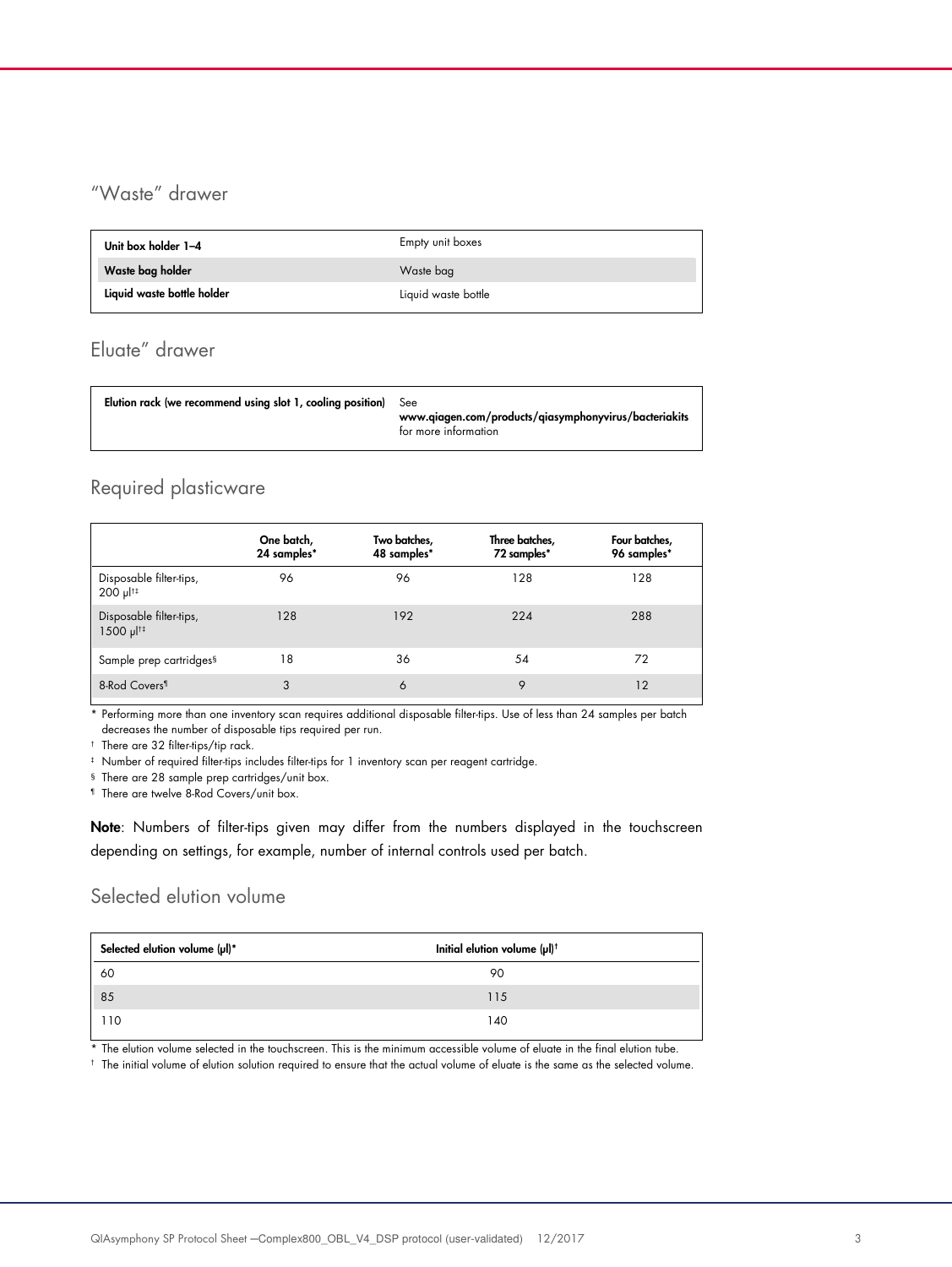Preparation of internal control–carrier RNA (CARRIER)–Buffer AVE (AVE) mixture

| Selected elution<br>volume (µl) | Volume stock carrier RNA<br>(CARRIER) (µl) | Volume internal<br>control (µl)* | <b>Volume Buffer AVE</b><br>$(AVE)$ $(\mu)$ | Final volume per<br>sample (µl) |
|---------------------------------|--------------------------------------------|----------------------------------|---------------------------------------------|---------------------------------|
| 60                              |                                            |                                  | 108                                         | 120                             |
| 85                              | 3                                          | 11.5                             | 105.5                                       | 120                             |
| 110                             |                                            |                                  | 103                                         | 120                             |

\* The calculation of the amount of internal control is based on the initial elution volumes. Additional void volume depends on the type of sample tube used; see www.qiagen.com/products/qiasymphonyvirus/bacteriakits for more information.

Note: The values displayed in the table are for preparation of internal control–carrier RNA (CARRIER) mixture for a downstream assay that requires 0.1 µl internal control/µl eluate.

## Off-board lysis

When working with chemicals, always wear a suitable lab coat, disposable gloves, and protective goggles. For more information, consult the appropriate material safety data sheets (MSDSs), available from the product supplier.

The QIAsymphony Complex protocols consist of 4 steps: lyse, bind, wash, elute. For some samples it is useful to perform lysis manually, for example, for inactivation of pathogens in a biosafety cabinet. The Complex800\_OBL\_V4\_DSP protocol enables manual lysis to be performed in a similar way as for the Complex800\_V6\_DSP protocol. Pretreated samples are transferred to the QIAsymphony SP and processed with the Complex800\_OBL\_V4\_DSP protocol.

Note: The Complex800\_OBL\_V4\_DSP protocol requires Buffer ACL and Buffer ATL (ATL). Buffer ACL (cat. no. 939017) and Buffer ATL (ATL) (cat. no. 939016) are not part of the QIAsymphony Virus/Bacteria Midi Kit and must be ordered separately.

## Manual lysis

1. Pipet 80 µl proteinase K, 295 µl Buffer ATL (ATL), 120 µl Carrier RNA Internal Control Mixture and 560 µl Buffer ACL into a 4.5 ml tube (Nunc CryoTube 12.5  $\times$  92 mm, 4.5 ml polypropylene tube, Nunc cat. no. 363452).

Note: When more than one sample will be processed using manual lysis, a stock solution of this solution can be prepared. Simply multiply the volumes required for one sample by the total number of samples to be processed, and include additional volume to the equivalent of 2 extra samples. Invert the tube several times to mix, transfer 1055 µl to a 4.5 ml tube for each sample, and then continue for each sample with step 4.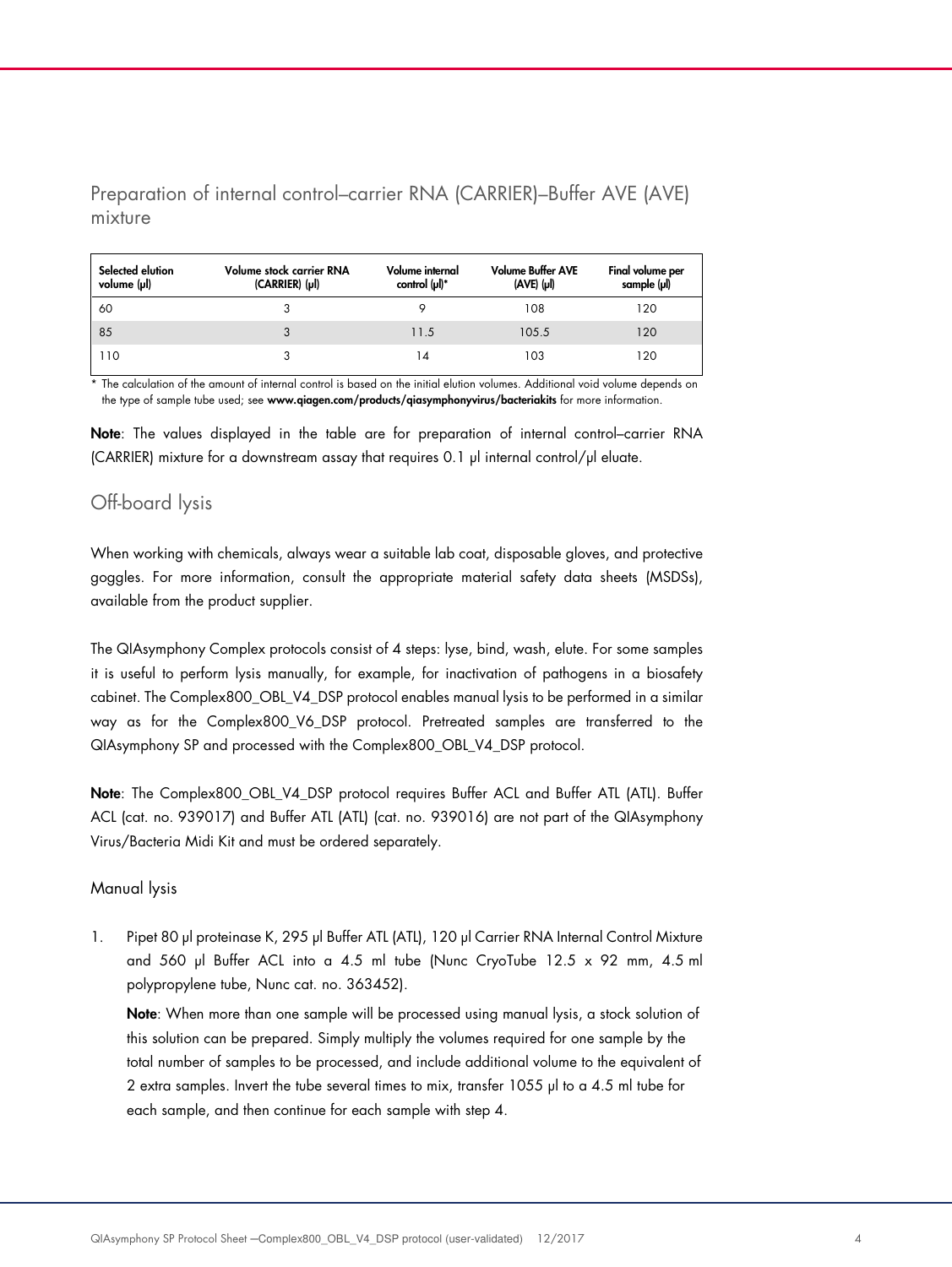- 2. Close the lid and mix by inverting the tube 5 times.
- 3. Briefly centrifuge the tube to remove droplets from inside the lid.
- 4. Add 800 µl sample to the tube, close the lid and mix by pulse-vortexing for 10 seconds.
- 5. Incubate the tube at  $68^{\circ}$ C for 15 minutes ( $\pm$  1 minute).
- 6. Briefly centrifuge the tube to remove droplets from inside the lid.
- 7. Place the inserts for the appropriate sample tubes into a tube carrier and load the sample tubes (without lids).

Preparation of sample material

## Urine

Urine can be processed without further pretreatment. The system is optimized for pure urine samples that do not contain preservatives. To increase sensitivity for bacterial pathogens, samples can be centrifuged. After discarding the supernatant the pellet can be resuspended in at least 800 µl Buffer ATL (ATL) (cat. no. 939016). Use 800 µl of the pre-treated material as sample for preparation of the off-board lysis.

Isolation of genomic DNA from Gram-positive bacteria

DNA purification can be improved for some Gram-positive bacteria by enzymatic pretreatment before transferring the sample to the QIAsymphony SP and starting the Complex800\_OBL\_V4\_DSP protocol.

- 1. Pellet bacteria by centrifugation at  $5000 \times g$  for 10 minutes.
- 2. Suspend the bacterial pellet in 800 µ of the appropriate enzyme solution (20 mg/ml lysozyme or 200 µg/ml lysostaphin; 20 mM Tris·HCl, pH 8.0; 2 mM EDTA; 1.2% Triton X-100).
- 3. Incubate at  $37^{\circ}$ C for at least 30 minutes ( $\pm$  2 minutes).
- 4. Briefly centrifuge the tube to remove drops from the inside of the lid.
- 5. Use 800 µl of the pre-treated material as sample for preparation of the off-board lysis.

#### Viscous or mucous samples

Some samples (e.g., sputum, respiratory aspirates) may be viscous and require liquefaction to enable pipetting. Low-viscosity samples do not require additional preparation. Medium- to highviscosity samples should be prepared as follows: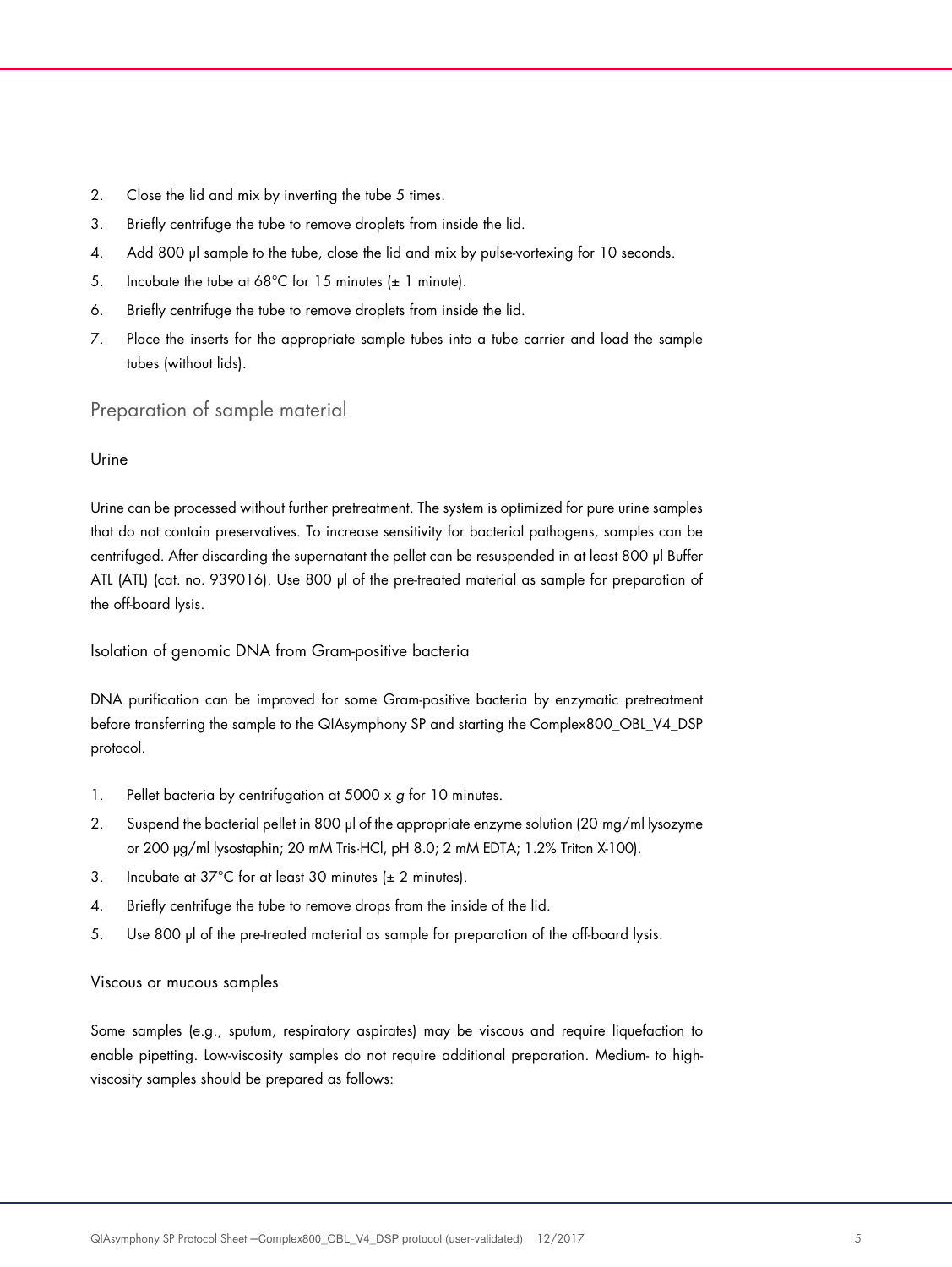- 1. Dilute the sample 1:1 with Sputasol\*† (Oxoid, cat. no. SR0233) or 0.3% (w/v) DTT. Note: The 0.3 % DTT solution can be made in advance, and stored at -20°C in appropriate aliquots. A thawed aliquot should be discarded after use.
- 2. Incubate at 37°C until the sample viscosity is suitable for pipetting.
- 3. Use 800 µl of the pre-treated material as sample for preparation of the off-board lysis.

#### Dried body fluid and secretion swabs

- 1. Submerge the dried swab tip in 1050 µl Buffer ATL (ATL) (cat. no. 939016), and incubate at  $56^{\circ}$ C for 15 minutes ( $\pm$  1 minute), with continuous mixing. If mixing is not possible, vortex before and after incubation for at least 10 seconds.
- 2. Remove the swab and squeeze out all the liquid by pressing the swab against the inside of the tube.
- 3. Use 800 µl of the pre-treated material as sample for preparation of the off-board lysis.

Note: This protocol is optimized for cotton or polyethylene swabs. When using other swabs, it may be necessary to adjust the volume of Buffer ATL (ATL) to ensure that at least 800 µl is available as sample material.

#### Respiratory or urogenital swabs

Storage media for respiratory or urogenital swabs can be used without pretreatment. If the swab has not been removed, press the swab against the side of the tube to squeeze out the liquid. Any excess mucous in the specimen should be removed at this time by collecting it on the swab. Any residual liquid from the mucous and the swab should then be squeezed out by pressing the swab against the side of the tube. Finally, the swab and the mucous should be removed and discarded. If samples are viscous, perform a liquefaction step (see "Viscous or mucous samples" above) before transferring the sample to the QIAsymphony SP. If there is not sufficient starting material, pipet Buffer ATL (ATL) into the transport medium to adjust the required minimum starting volume and vortex the sample for 15–30 seconds in the tube (if the transport medium contains the swab perform this step before removing the swab). Use 800 µ of the material as sample for preparation of the offboard lysis.

<sup>\*</sup> Sputasol (Oxoid, cat. no. SR0233, www.oxoid.com) or dithiothreitol (DTT).

<sup>†</sup> This is not a complete list of suppliers.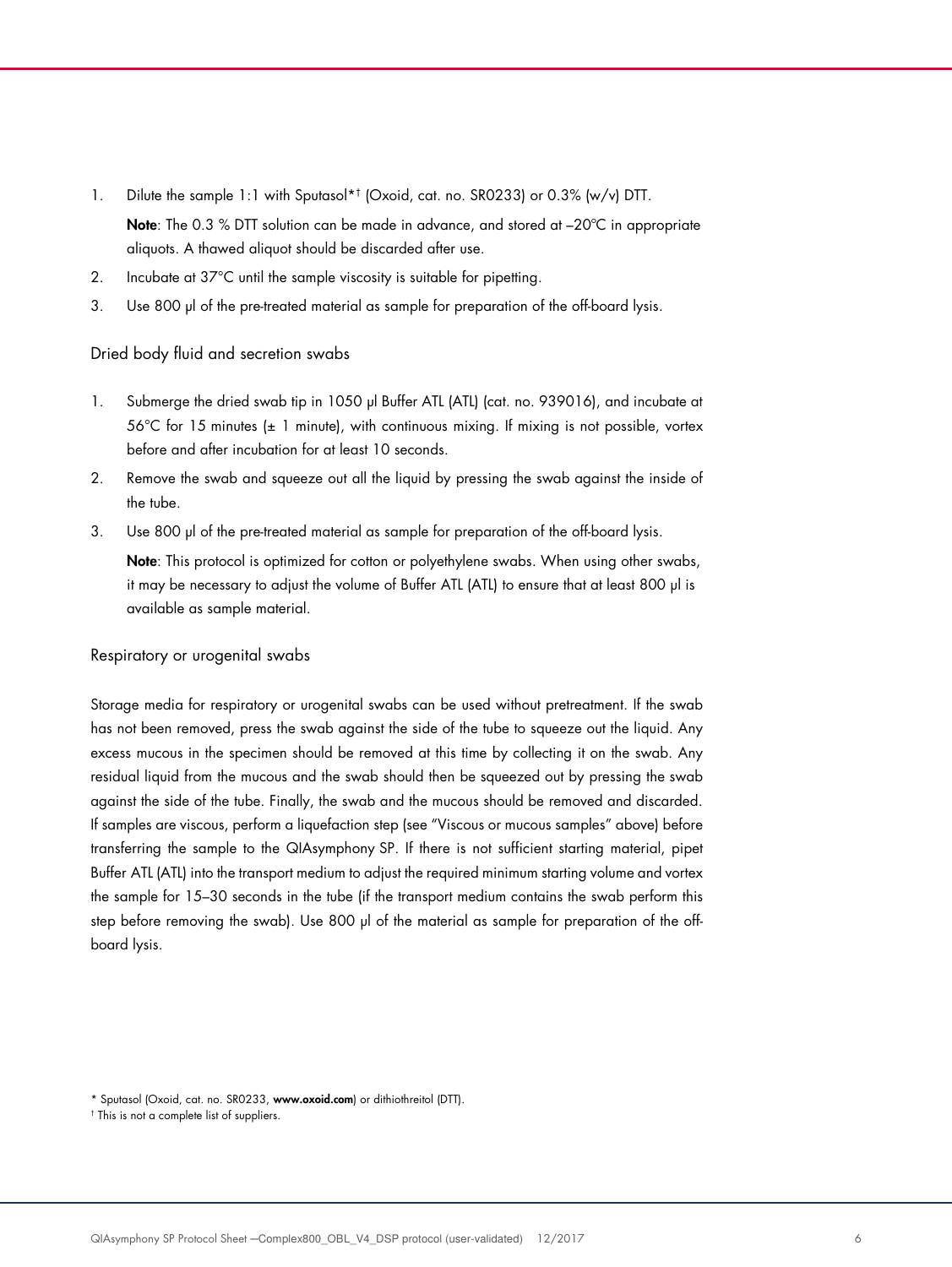Revision history

| Document revision history |                                                        |  |
|---------------------------|--------------------------------------------------------|--|
|                           | R2 12/2017 Update for QIAsymphony Software version 5.0 |  |

For up-to-date licensing information and product-specific disclaimers, see the respective QIAGEN® kit handbook or user manual. QIAGEN kit handbooks and user manuals are available at www.qiagen.com or can be requested from QIAGEN Technical Services or your local distributor.

Trademarks: QIAGEN®, Sample to Insight®, QIAsymphony® (QIAGEN Group). Registered names, trademarks, etc. used in this document, even when not specifically marked as such, are not to be considered unprotected by law. 12/2017 HB-0678-S06-001 © 2017 QIAGEN, all rights reserved.